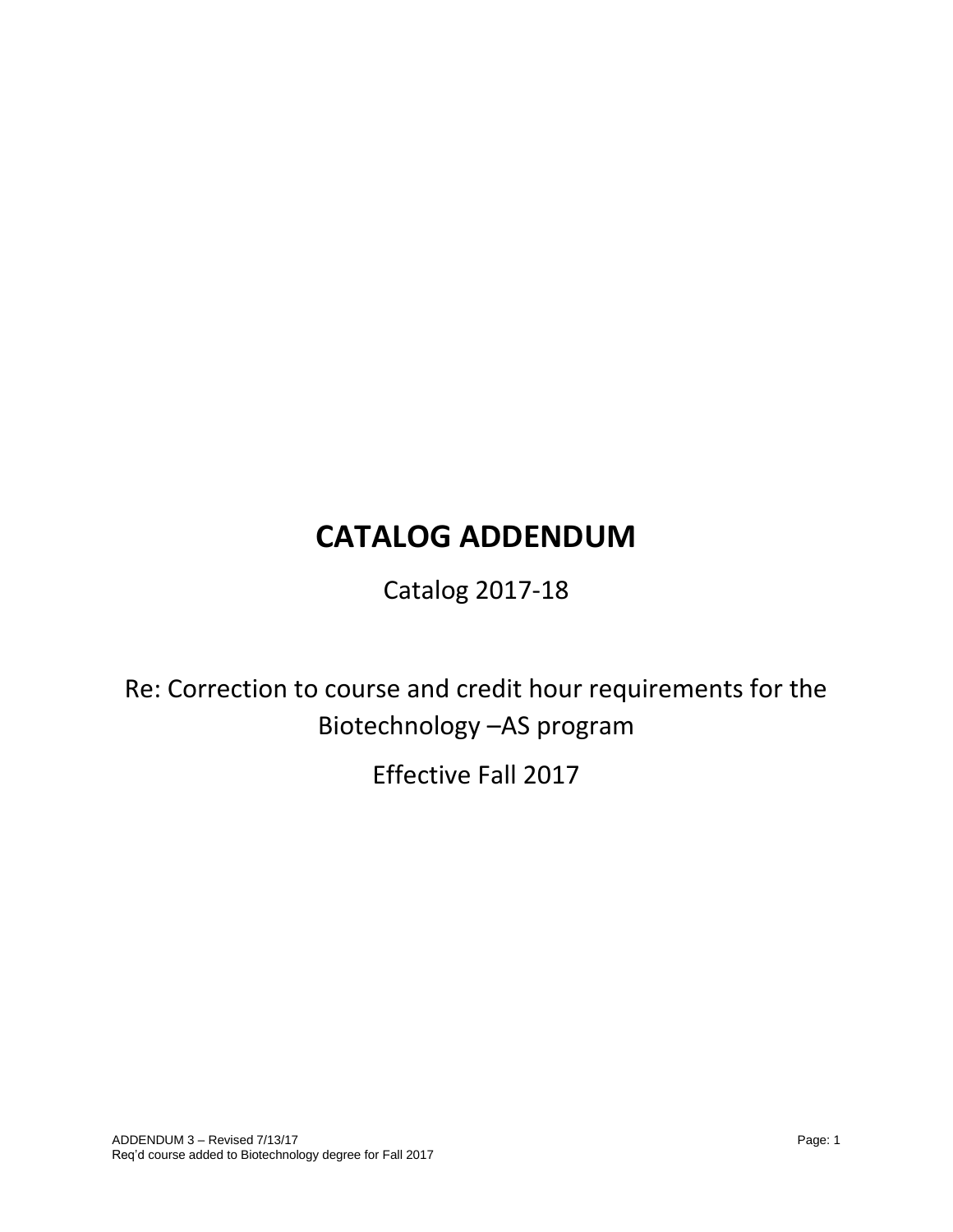Page 105

This addendum reflects the addition of BY290 Biomanufacturing Internship-5 credit hours that is required for this degree. The addition of this course changes the required hours to 69.

# **BIOTECHNOLOGY**

# **ASSOCIATE IN SCIENCE** *MAJOR CODE: BIOT*

Your Butler experience will provide you with the basic general education requirements and background work necessary to transfer to a four-year college. Work closely with your advisor since specific requirements differ with each institution.

| <b>MINIMUM GENERAL EDUCATION HOURS REQUIRED</b><br>32                                                                                                                                                                   |                                                                                        |                                                                  |    |
|-------------------------------------------------------------------------------------------------------------------------------------------------------------------------------------------------------------------------|----------------------------------------------------------------------------------------|------------------------------------------------------------------|----|
| Communication                                                                                                                                                                                                           |                                                                                        |                                                                  |    |
| $\square$ English Comp<br>□ English Comp II<br>□ Public Speaking or<br>Interpersonal Communication                                                                                                                      | EG 101<br>EG 102<br>SP 100<br>SP 102                                                   | 3<br>3<br>3                                                      |    |
| Science and Math*                                                                                                                                                                                                       |                                                                                        |                                                                  |    |
| □ General Biology or<br>□ Majors Biology I (Cell)<br>□ Microbiology<br>□ College Algebra w/Review                                                                                                                       | <b>BI 110</b><br><b>BI215</b><br><b>BI 250</b><br>MA 131 or above 3-5                  | 5<br>5                                                           |    |
| <b>Social/Behavioral Science</b>                                                                                                                                                                                        |                                                                                        |                                                                  |    |
| □ Sociology<br>□ Social Science Course                                                                                                                                                                                  |                                                                                        | 3<br>3                                                           |    |
| <b>Humanities/Fine Arts</b><br>□ Fine Arts Course                                                                                                                                                                       |                                                                                        |                                                                  |    |
| □ Humanities Course                                                                                                                                                                                                     |                                                                                        | 3<br>3                                                           |    |
| <b>Fitness and Wellness</b>                                                                                                                                                                                             |                                                                                        |                                                                  |    |
| $\square$ One fitness activity or dance course                                                                                                                                                                          |                                                                                        | 1                                                                |    |
| <b>BCC Required Courses</b>                                                                                                                                                                                             |                                                                                        |                                                                  | 22 |
| □ Laboratory Safety Lab<br>□ Biotechnology Techniques Lab<br>□ Molecular Techniques Lab<br>□ Cell Culture Techniques Lab<br>□ Biomanufacturing Techniques Lab<br>□ Biomanufacturing Internship<br>□ College Chemistry I | BY 226<br>BY 251<br>BY 261<br>BY 271<br>BY 281<br>BY 290<br>CH 110                     | 1<br>$\begin{array}{c}\n23 \\ 33\n\end{array}$<br>5<br>5         |    |
| <b>MATC Required Courses</b>                                                                                                                                                                                            |                                                                                        |                                                                  | 15 |
| (These MATC courses are offered online and must be<br>completed through them.)                                                                                                                                          |                                                                                        |                                                                  |    |
| □ Laboratory Operations<br>□ Laboratory Safety<br>□ Biotechnology Techniques<br>□ Molecular Techniques<br>□ Cell Culture Techniques                                                                                     | <b>BIO 210</b><br><b>BIO 225</b><br><b>BIO 250</b><br><b>BIO 260</b><br><b>BIO 270</b> | 4<br>$\begin{array}{c} 2 \\ 3 \\ 2 \end{array}$<br>$\frac{2}{2}$ |    |
| □ Biomanufacturing Techniques<br>$\cdots$                                                                                                                                                                               | <b>BIO 280</b>                                                                         |                                                                  |    |

\*Note: Credit hours that exceed the minimum general education requirements in math and science may be applied to required related electives where applicable.

| <b>Credit Hours:</b> | 69                                                     |
|----------------------|--------------------------------------------------------|
| Contact:             | Alan Brown<br>316-218-6279<br>arbrown@butlercc.edu or  |
|                      | Susan Forrest<br>316-655-3251<br>sforrest@butlercc.edu |